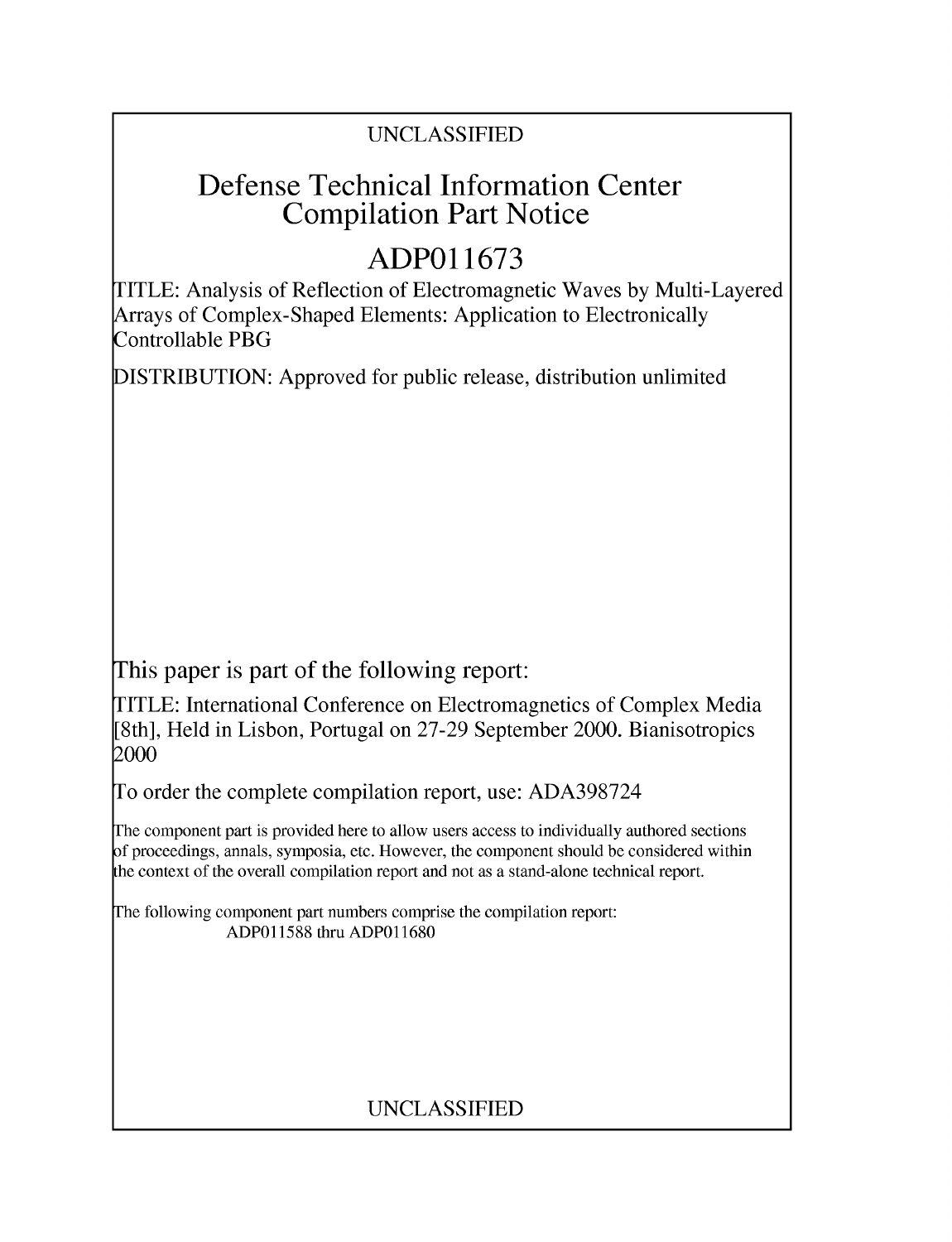# Analysis of Reflection of Electromagnetic Waves **by** Multi-Layered Arrays of Complex-Shaped Elements: Application to Electronically Controllable PBG

S. L. Prosvirnin' and S. Zouhdi2

- **1** Institute of Radio Astronomy of National Academy of Sciences of Ukraine Krasnoznamennaya Street 4, 61002 Kharkov, Ukraine Fax: + 38-0572-476506; email: prosvirnin@rian.kharkov.ua
- 2 Laboratoire de Genie Electrique de Paris LGEP, Supelec Plateau de Moulon, 91192 GIF SUR YVETTE Cedex, France Fax: + 33-1-69 41 83 18; email: sz@ccr.jussieu.fr

#### Abstract

The results of the numerical analysis of reflecting and transmitting properties of multi-layered structures composed of doubly periodic arrays of metallic strips are presented in the paper. Strip elements have been selected, having a shape of letters  $C$ ,  $S$  and  $\Omega$ . The strips of the arrays are placed on a thin dielectric substrate. Strip elements can have bulk impedance loading, included in the break of strip. The interference of multi-layered array systems, due to multiple reflections of waves between layers, combined with the resonance properties of single layers lead the structure to acquire properties typical for photonic band gap crystals (PBG).

#### 1. Introduction

Photonic band gap (PBG) crystals made with a few layers of periodic arrays of metal strip particles placed on thin dielectric substrate are useful for a wide range of applications in the microwave region such as novel antenna structures, frequency selective surfaces, filters with alternate frequency stop bands and pass bands. Frequent PBG structures are constructed with arrays of thin **PEC** disks [1] and thin metal rods [2]. A complex shape of strip particles of PBG structures gives various new resources. First of all, a complex shape particle can have a total length greater than the size of array's unit cell. This is important for making substrates of tiny microwave devices. Secondly, PBG consisting of complex shape particles can effectively transform the polarization of reflected wave in comparison with polarization of incident wave. Structures of plano-chiral elements such as strip having the shape of letter S have properties similar to true chiral structures [3]. Third of advantages of complex shaped particles is controllability of their electromagnetic properties by connecting active electronic loads such as PIN diodes to the complex particles.

The reflection properties of complex layered metal strip arrays placed in free space was studied recently [4]. Now our main goal is the study of reflection of more practical PBG layered array structures on dielectric substrates and arrays consisting of strip particles having bulk impedance loading, included in the break of strip.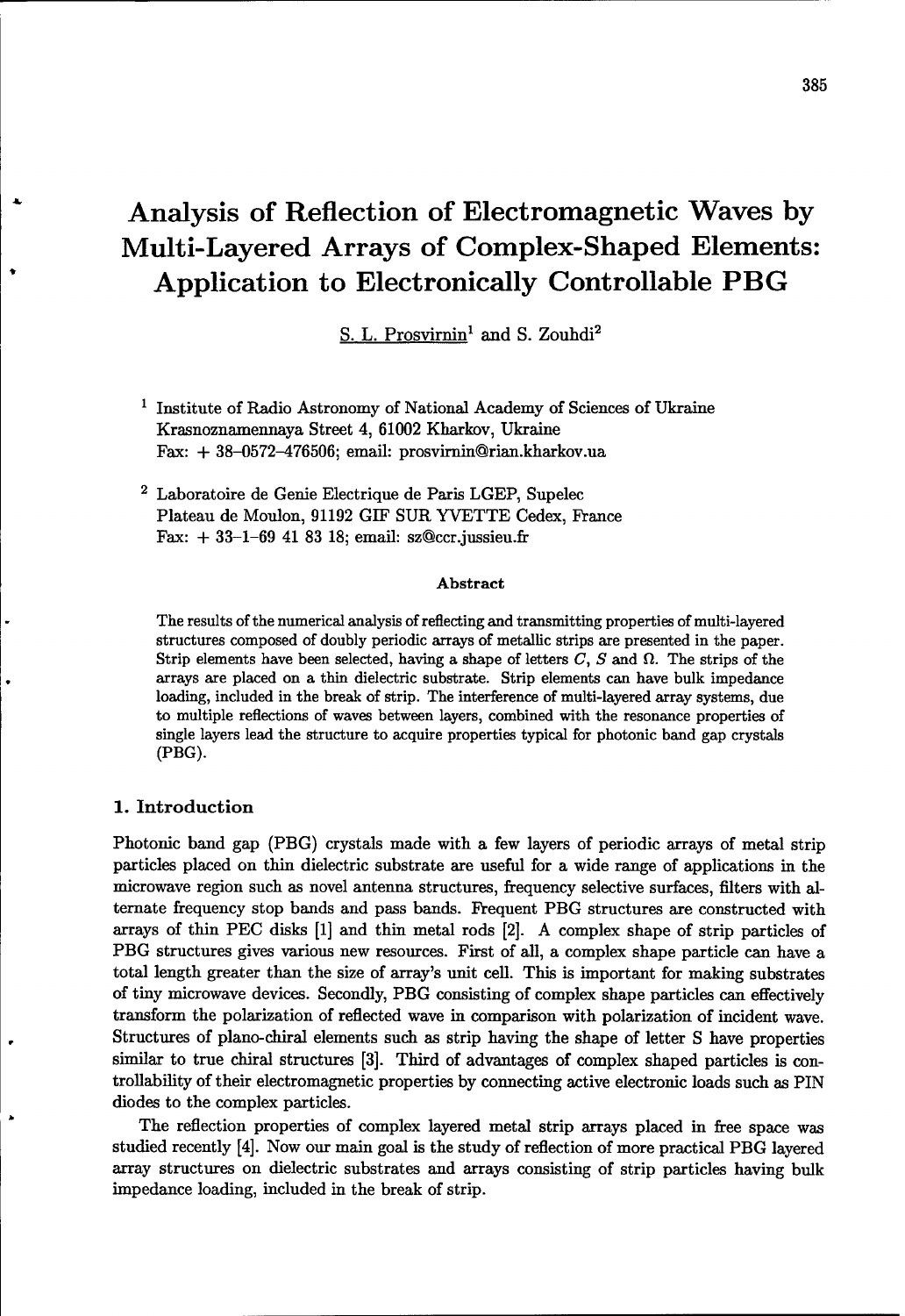#### 2. Operators of Reflection and Transmission of Single Array Layer

Let us assume a plane electromagnetic wave incident on an plane double periodic array. The reflected and transmitted fields can be represented as superposition of partial waves of TE and TM polarizations. It is convenient to confront set of amplitudes of reflected partial waves and transmitted ones with a set of amplitudes of incident field by using operators  $r_1^{\pm}$  and  $t_1^{\pm}$  of reflection and transmission a single array placed on dielectric substrate. The indices plus and minus respectively are denoted the operators for the wave incident from the side of metal strip and opposite side of dielectric slab. Method of moments was used practically in the cases of wave scattering by arrays of thin narrow strips. The method of works [5], [6] was modified for simulation wave scattering by array on substrate.

#### **3.** Operators of Reflection and Transmission of a Finite Number of Arrays

A system of a finite number of arrays is shown in Fig. 1. The structure is assumed to be equidistant and to consist of identical arrays having identical orientations of the elements. Electromagnetic field in each gap between planar arrays may be represented in the form of a  $\int_{0}^{1} \left| h - L \right| \right]^{n}$  (n-2)L set of partial TE - and TM - waves propagat*ing or exponentially decaying from one array* plane to another. Amplitudes of the transverse components of the partial waves are denoted as following: q for the incident field,  $r^+_{n}q$  Figure 1: Layered structure for the reflected field,  $t_n^+q$  for the transmitted



field, and *A, B* for the fields in the gap between the next to the last array and the last array of the structure, see Fig. 1.

Let us assume operators  $r_1^{\pm}$ ,  $t_1^{\pm}$  for a single array to be known, as well as  $r_{n-1}^{\pm}$ ,  $t_{n-1}^{\pm}$  for the system of  $(n - 1)$  arrays, and show that the operators for the whole system can then be found recursively. The amplitudes of the partial waves satisfy equations

$$
\begin{cases}\nA = t_{n-1}^+ q + r_{n-1}^- eB \\
B = r_1^+ eA \\
r_n^+ q = r_{n-1}^+ q + t_{n-1}^- eB \\
t_n^+ q = t_1^+ eA\n\end{cases}
$$
\n(1)

where operator e is the plane-wave propagator operator from the plane of one array to the next array plane along the direction of propagation. The quite similar equations can be wrote in the case of electromagnetic wave incidence from right side of layered structure. After elimination of vectors  $A$  and  $B$  from  $(1)$  and the corresponding vectors of second set of equations one obtains recurrent expressions which allow to find operators  $r_n^{\pm}$  and  $t_n^{\pm}$  in the form

$$
r_n^{\pm} = r_{n-1}^{\pm} + t_{n-1}^{\mp} e r_1^{\pm} e (I - r_{n-1}^{\mp} e)^{-1} t_{n-1}^{\pm}
$$
  
\n
$$
t_n^{\pm} = t_1^{\pm} e (I - r_{n-1}^{\mp} e)^{-1} t_{n-1}^{\pm}
$$
\n
$$
(2)
$$

In this way we can find any scattering characteristics of the array system, i.e. amplitudes of partial waves reflected and transmitted by the layered system using operators  $r_n^{\pm}$  and  $t_n^{\pm}$ .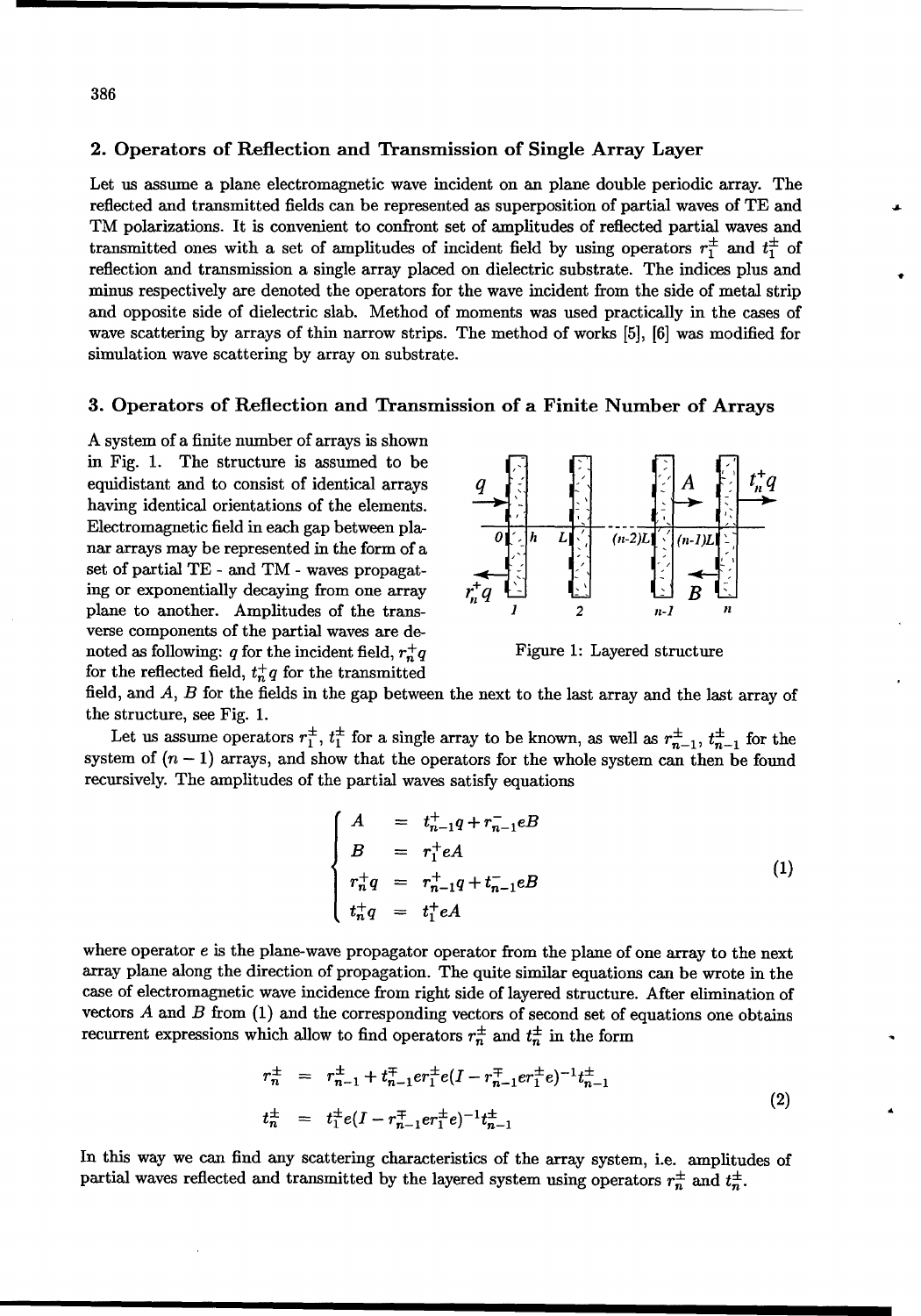

Figure 2: Absolute values of the reflection coefficients: C-shaped particles, 4 layers,  $\varepsilon = 3$ ,  $h = 0.25$  mm,  $d_x = d_y = 3$  mm,  $a = 1.25$  mm,  $\phi_1 = 10^{\circ}$ ,  $\phi_2 = 0$ ,  $w = 0.05$  mm,  $L = 2.5$  mm



Figure 3: Absolute values of the transmission coefficients: S-shaped particles, 3 layers,  $\varepsilon = 3$ ,  $h = 0.25$  mm,  $d_x = d_y = 3$  mm,  $a = 1$  mm,  $\phi_1 = 120^{\circ}$ ,  $\phi_2 = 0$ ,  $w = 0.05$  mm,  $L = 2.5$  mm

#### 4. Numerical Results and Discussion

A system with two wide zones of full reflection can be made using a 4-layer structure with C-shaped particles on substrate. Its frequency characteristics are shown on Fig. 2. The first reflection zone is in the low frequency area. It is the first resonance (polarization along axis  $Oy$ ) depending on the element length with the resonance between the first and the fourth layers. The second zone is the second length resonance with resonances between layers: layer 1 and layer 2  $(L_{12} \approx \lambda/2)$ , layer 1 and layer 3  $(L_{13} \approx \lambda)$ , layer 1 and layer 4  $(L_{14} \approx 3\lambda/2)$ , when  $d_x/\lambda \approx 0.6$ .

Similar behavior of frequency dependence of the reflection coefficient is observed in the case of a 4-layer structure with  $\Omega$ -shaped elements.

Layered arrays of plano-chiral S-shaped particles have ability of effective transformation of polarization of incident wave near resonant frequency of strip particle. There is a wide frequency zone of equal levels of absolute values of transmission and reflection coefficients, see Fig. 3.

Frequency dependencies of reflection coefficients of layered arrays of loaded particles are shown on Fig. 4. Inductive loading leads to increase the electric length of particle. The resulting particle resonances and the resonances due to interference between layers give a complex system